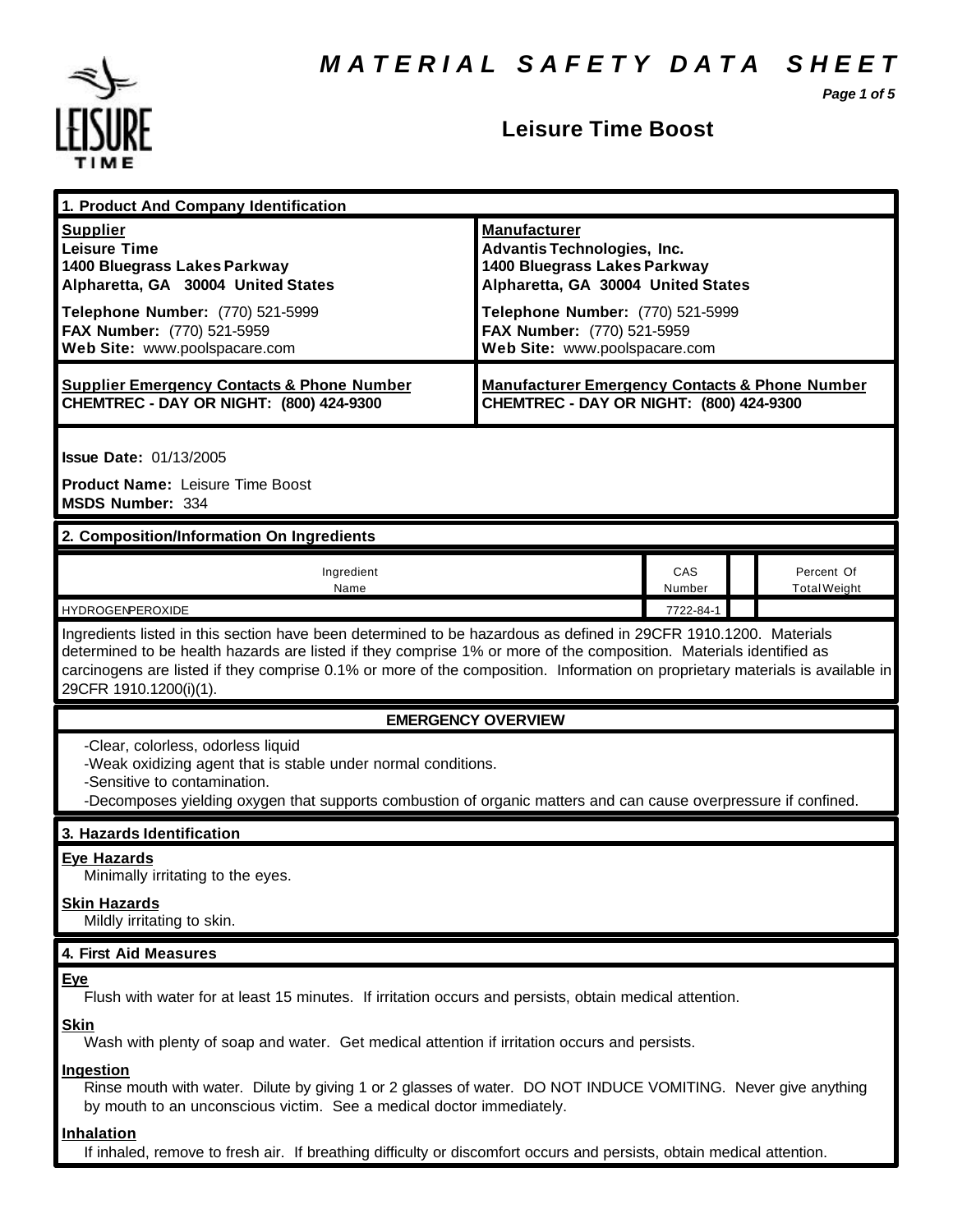## *M A T E R I A L S A F E T Y D A T A S H E E T Page 2 of 5*

### **Leisure Time Boost**

#### **4. First Aid Measures - Continued**

#### **Note To Physician**

Direct contact may be minimally irritating. Treatment is by dilution and is symptomatic and supportive.

#### **5. Fire Fighting Measures**

#### **Fire And Explosion Hazards**

Product is non-combustible. On decomposition releases oxygen which may intensify fire.

#### **Extinguishing Media**

Flood with water.

#### **Fire Fighting Instructions**

Any tank or container surrounded by fire should be flooded with water for cooling. Wear full protective clothing and self-contained breathing apparatus.

#### **6. Accidental Release Measures**

Dilute with a large volume of water and hold in a pond or diked area until hydrogen peroxide decomposes. Dispose according to methods outlined for waste disposal.

Combustible materials exposed to hydrogen peroxide should be immediately submerged in or rinsed with large amounts of water to ensure that all hydrogen peroxide is removed. Residual hydrogen peroxide that is allowed to dry (upon evaporation hydrogen peroxide can concentrate) on organic materials such as paper, fabrics, cotton, leather, wood, or other combustibles can cause the material to ignite and result in a fire.

#### **7. Handling And Storage**

#### **Handling And Storage Precautions**

Ventilation: Provide mechanical and/or local exhaust ventilation to prevent release of vapor or mist into the work environment.

#### **Handling Precautions**

Wear chemical splash-type monogoggles and full-face shield, impervious clothing, such as rubber, PVC, etc., and rubber or neoprene gloves and shoes. Avoid cotton, wool, and leather. Avoid excessive heat and contamination. Contamination may cause decomposition and generation of oxygen gas which could result in high pressures and possible container rupture. Hydrogen peroxide should be stored only in vented containers and transferred only in a prescribed manner. Never return unused hydrogen peroxide to original container, empty drums should be triple rinsed with water before discarding. Utensils used for handling hydrogen peroxide should only be made of glass, stainless steel, aluminum or plastic.

#### **Storage Precautions**

Store drums in cool areas out of direct sunlight and away from combustibles.

#### **8. Exposure Controls/Personal Protection**

#### **Engineering Controls**

Ventilation should be provided to minimize the release of hydrogen peroxide vapors and mists into the work environment. Spills should be minimized or confined immediately to prevent release into the work area. Remove contaminated clothing immediately and wash before reuse.

#### **Eye/Face Protection**

Use chemical splash-type monogoggles if splashing is expected during handling of product.

#### **Skin Protection**

Rubber or neoprene footware (avoid leather). Impervious clothing materials such as rubber, neoprene, nitrile or polyvinyl chloride (avoid cotton, wool, and leather). Completely submerge hydrogen peroxide contaminated clothing or other materials in water prior to drying. Residual hydrogen peroxide, if allowed to dry on materials such as paper, fabrics, cotton, leather, wood or other combustibles can cause the material to ignite and result in a fire.

Wear liquid proof rubber or neoprene gloves. Thoroughly rinse the outside of gloves with water prior to removal.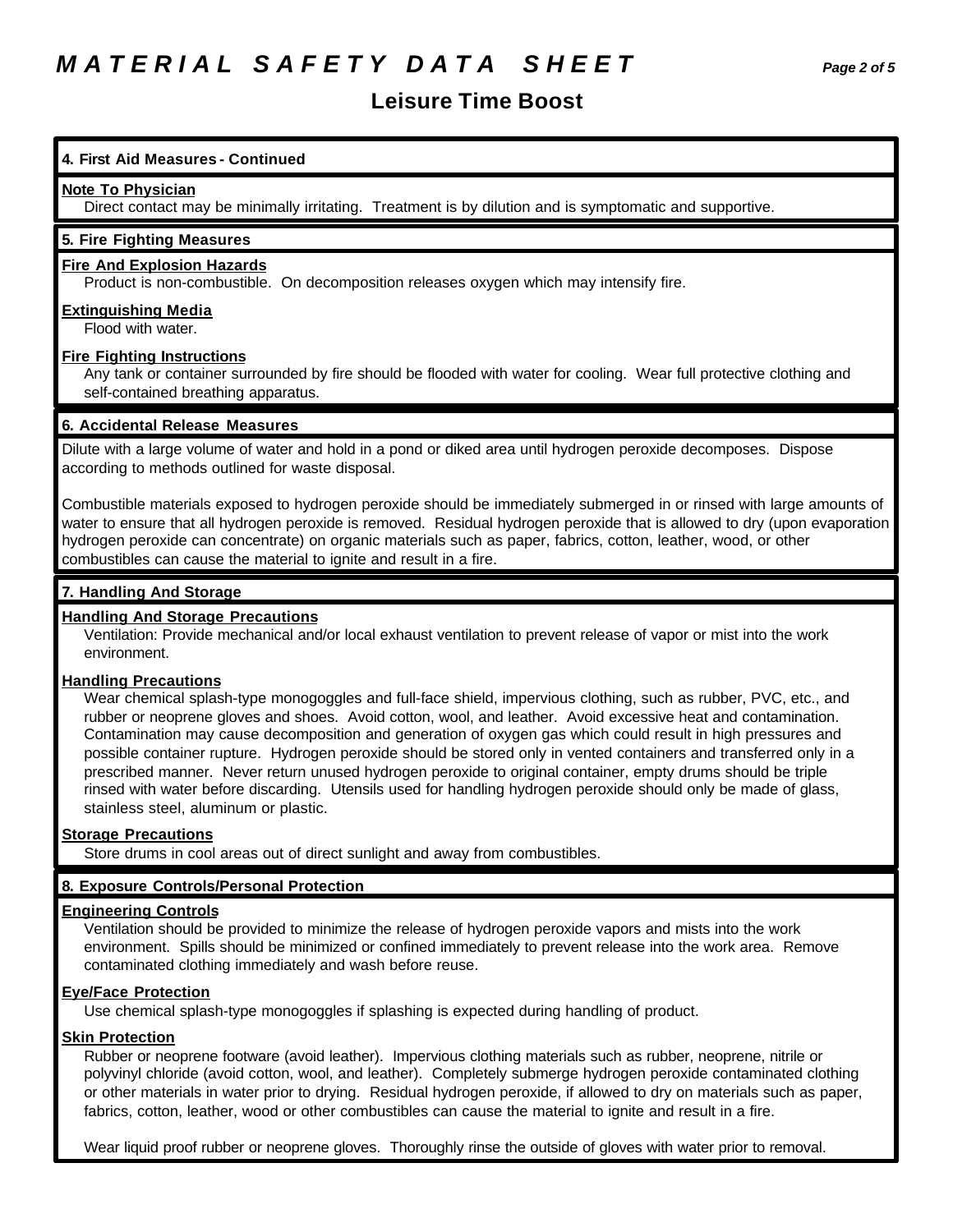## **Leisure Time Boost**

| 8. Exposure Controls/Personal Protection - Continued                                                                                                                                                                                                                                                                                                                                                                                                     |  |
|----------------------------------------------------------------------------------------------------------------------------------------------------------------------------------------------------------------------------------------------------------------------------------------------------------------------------------------------------------------------------------------------------------------------------------------------------------|--|
| <b>Skin Protection - Continued</b>                                                                                                                                                                                                                                                                                                                                                                                                                       |  |
| Inspect regularly for leaks.                                                                                                                                                                                                                                                                                                                                                                                                                             |  |
| <b>Respiratory Protection</b><br>If concentrations in excess of 10 ppm are expected, use NIOSH/DHHS approved self-contained breathing apparatus<br>(SCBA), or other approved atmospheric-supplied respirator (ASR) equipment (e.g., a full-face airline respirator (ALR)).<br>DO NOT use any form of air-purifying respirator (APR) or filtering facepiece (AKA dust mask), especially those<br>containing oxidizable sorbants such as activated carbon. |  |
| 9. Physical And Chemical Properties                                                                                                                                                                                                                                                                                                                                                                                                                      |  |
| <b>Appearance</b>                                                                                                                                                                                                                                                                                                                                                                                                                                        |  |
| Clear, colorless liquid                                                                                                                                                                                                                                                                                                                                                                                                                                  |  |
| <b>Odor</b>                                                                                                                                                                                                                                                                                                                                                                                                                                              |  |
| <b>Odorless</b>                                                                                                                                                                                                                                                                                                                                                                                                                                          |  |
| <b>Chemical Type: Mixture</b>                                                                                                                                                                                                                                                                                                                                                                                                                            |  |
| <b>Physical State: Liquid</b><br>Boiling Point: 214 °F 101 °C                                                                                                                                                                                                                                                                                                                                                                                            |  |
| <b>Specific Gravity: 1.01</b>                                                                                                                                                                                                                                                                                                                                                                                                                            |  |
| Percent Volitales: 100                                                                                                                                                                                                                                                                                                                                                                                                                                   |  |
| Vapor Pressure: 31 mm Hg @30C                                                                                                                                                                                                                                                                                                                                                                                                                            |  |
| pH Factor: 2.5-3.5                                                                                                                                                                                                                                                                                                                                                                                                                                       |  |
| Solubility: 100% in water                                                                                                                                                                                                                                                                                                                                                                                                                                |  |
| <b>Evaporation Rate:</b> Above 1 (Butyl Acetate = $1$ )                                                                                                                                                                                                                                                                                                                                                                                                  |  |
| Data above are for 5% hydrogen peroxide.                                                                                                                                                                                                                                                                                                                                                                                                                 |  |
| 10. Stability And Reactivity                                                                                                                                                                                                                                                                                                                                                                                                                             |  |
| <b>Stability: Stable</b><br>Hazardous Polymerization: Will not occur                                                                                                                                                                                                                                                                                                                                                                                     |  |
| <b>Conditions To Avoid (Stability)</b>                                                                                                                                                                                                                                                                                                                                                                                                                   |  |
| Excessive heat or contamination could cause product to become unstable.                                                                                                                                                                                                                                                                                                                                                                                  |  |
| <b>Incompatible Materials</b>                                                                                                                                                                                                                                                                                                                                                                                                                            |  |
| Reducing agents, iron and other heavy metals, galvanized iron, copper alloys and caustic.                                                                                                                                                                                                                                                                                                                                                                |  |
| <b>Hazardous Decomposition Products</b><br>Oxygen which supports combustion.                                                                                                                                                                                                                                                                                                                                                                             |  |
| Materials to avoid: Dirt, organics and combustibles.                                                                                                                                                                                                                                                                                                                                                                                                     |  |
| 11. Toxicological Information                                                                                                                                                                                                                                                                                                                                                                                                                            |  |
| <b>Eye Effects</b><br>5% hydrogen peroxide: Minimally irritating (rabbit)                                                                                                                                                                                                                                                                                                                                                                                |  |
| <b>Skin Effects</b><br>10% hydrogen peroxide: Mildly irritating after 4-hour exposure (rabbit)<br>Dermal LD50: 35% hydrogen peroxide: >2000 mg/kg (rabbit)                                                                                                                                                                                                                                                                                               |  |
| <b>Acute Oral Effects</b><br>Oral LD50: 10% hydrogen peroxide: >5000 mg/kg (rat)                                                                                                                                                                                                                                                                                                                                                                         |  |

### **Acute Inhalation Effects**

Inhalation LD50: 50% hydrogen peroxide: >0.17 mg/l (rat)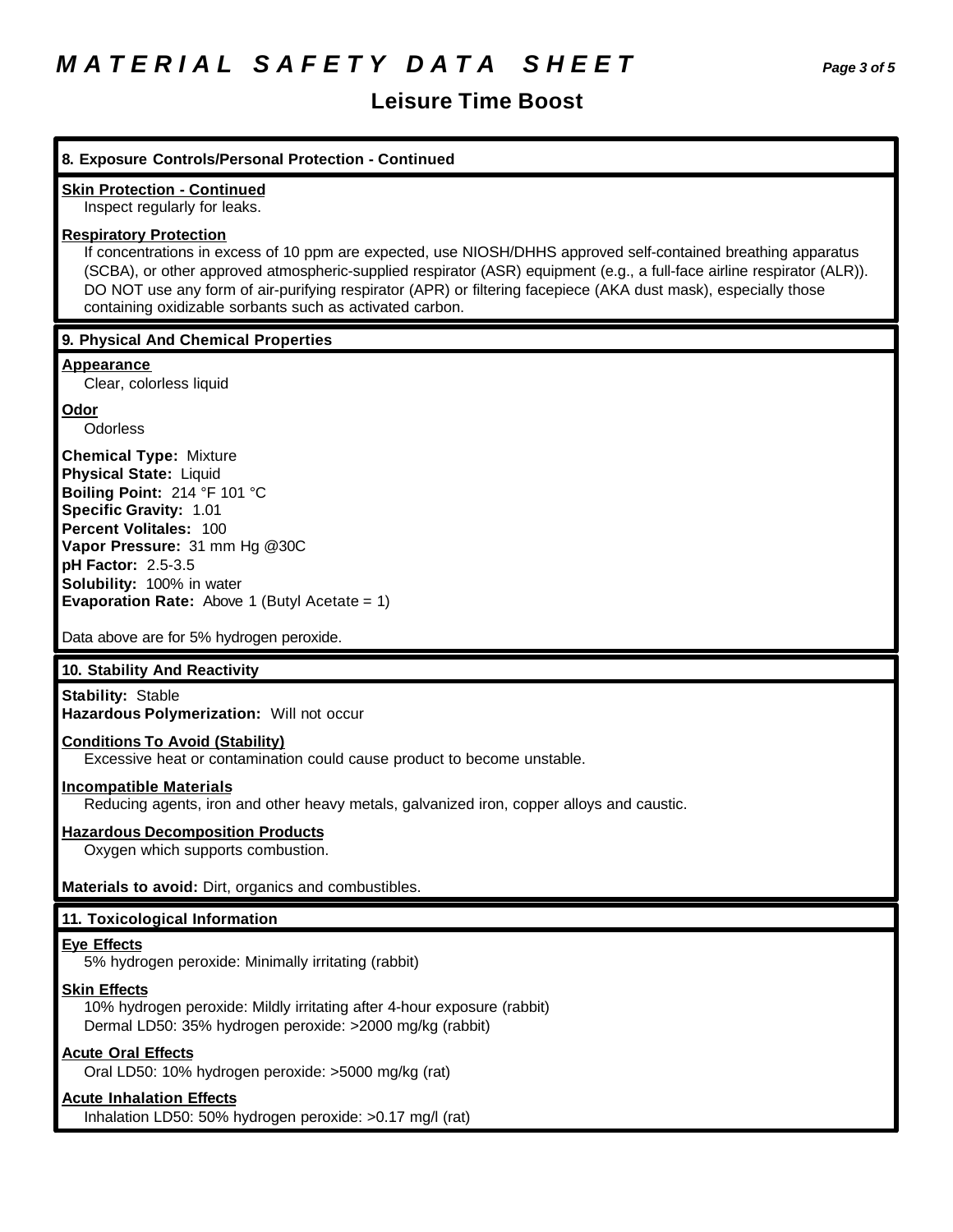## *M A T E R I A L S A F E T Y D A T A S H E E T Page 4 of 5*

### **Leisure Time Boost**

### **11. Toxicological Information - Continued Chronic/Carcinogenicity** The American Conference of Governmental Industrial Hygienists (ACGIH) has concluded that hydrogen peroxide is a "Confirmed Animal Carcinogen with Unknown Relevance to Humans". Not listed as a carcinogen by ITP or OSHA. **12. Ecological Information Ecotoxicological Information** Channel catfish 96-hour LC50 = 37.4 mg/l Fathead minnow 96-hour LC50 = 16.4 mg/l Daphnia magna 24-hour EC50 = 7.7 mg/l Daphnia pulex 48-hour LC50 = 2.4 mg/l Freshwater snail 96-hour LC50 = 17.7 mg/l **Environmental Fate Information** Hydrogen peroxide in the aquatic environment is subject to various reduction or oxidation processes and decomposes into water and oxygen. Degrades in the atmosphere within the light spectrum with hydroxyl radicals in the gas phase and subsequent photolysis. **13. Disposal Considerations** An acceptable method of disposal is to dilute with a large amount of water and allow the hydrogen peroxide to decompose followed by discharge into a suitable treatment system in accordance with all regulatory agencies. The approriate regulatory agencies should be contacted prior to disposal. Dispose in accordance with applicable federal, state and local government regulations. **14. Transport Information Proper Shipping Name** Not regulated **Hazard Class** Not regulated **DOT Identification Number** NONE **15. Regulatory Information U.S. Regulatory Information SARA Title III (Superfund Amendments and Reauthorization Act) Section 302 Extremely Hazardous Substances (40 CFR 355, Appendix A):** Not listed **Section 311 Hazard Categories (40 CFR 370):** Not applicable **Section 312 Threshold Planning Quantity (40 CFR 370):** The Threshold Planning Quantity (TPQ) for this product, if treated as a mixture, is 10,000 lbs; however, this product contains the following ingredients with a TPQ of less than 10,000 lbs: None, (conc. <52%) **CERCLA (Comprehensive Environmental Response Compensation and Liability Act) CERCLA Designation & Reportable Quantities (RQ) (40 CFR 302.4):** Not listed